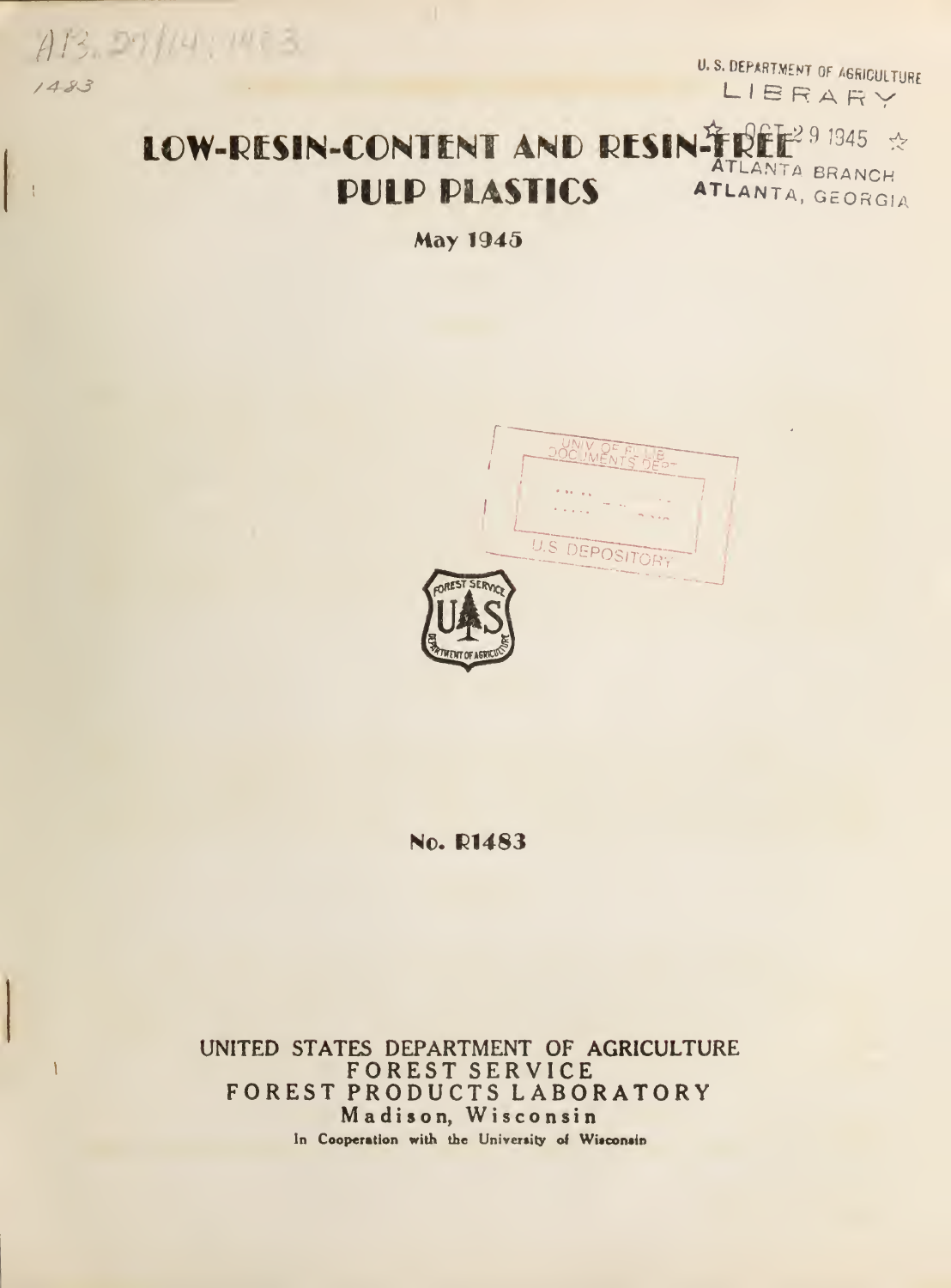By

S. L. SCHWARTZ, Engineer J. C. FEW, Engineer and H. R. MEYER, Engineer

#### SUMMARY

Experiments at the Forest Products Laboratory have demonstrated that molded plastics can be made from high-yield wood pulps in which little or no phenolic resin has been incorporated. A comparison of plastics so made with pulp plastics containing as much as 40 percent of phenolic resin by weight indicated some loss of ultimate tensile and compressive strength and lowered resistance to water absorption, but improved toughness, The most promising of the plastics containing no resin appeared tc be those produced from pulps obtained by milling water-cooked chips. By coating the surfaces of the pulp mats with resin before molding them, their water resistance was considerably improved. Plastics of moderate strength and good water resistance were also produced by the addition of small amounts of water-soluble phenolic resin or nonphenolic resins.

#### INTRODUCTION

In previous work on pulp-reinforced phenolic plastics, $\frac{1}{x}$  it was found that the resin content of groundwood plastics could be greatly reduced and yet produce a pulp plastic comparable, except for water resistance, to a pulp plastic containing 40 percent of resin. The study of low-resin-content mixtures was therefore extended to include a variety of high-rield pulps.

#### MATERIALS

A variety of aspen and spruce pulps and a neutral sulfite semichemical pulp from a mixture cf black tunelo and aveetgum were used in these experiments. The aspen groun consisted of a neutral sulfite semichemical pulp, a chlorinated and extracted modification of the same pulp, a groundwood pulp, and a water-cook pulp. The soruce group consisted of an acid sulfite semichemical pulp, a water-cook pulp and a groundwood pulp.

 $\frac{1}{2}$ "Pulp Reinforced Plastics", Forest Products Laboratory Mimeograph No. R1461

Report No. R1483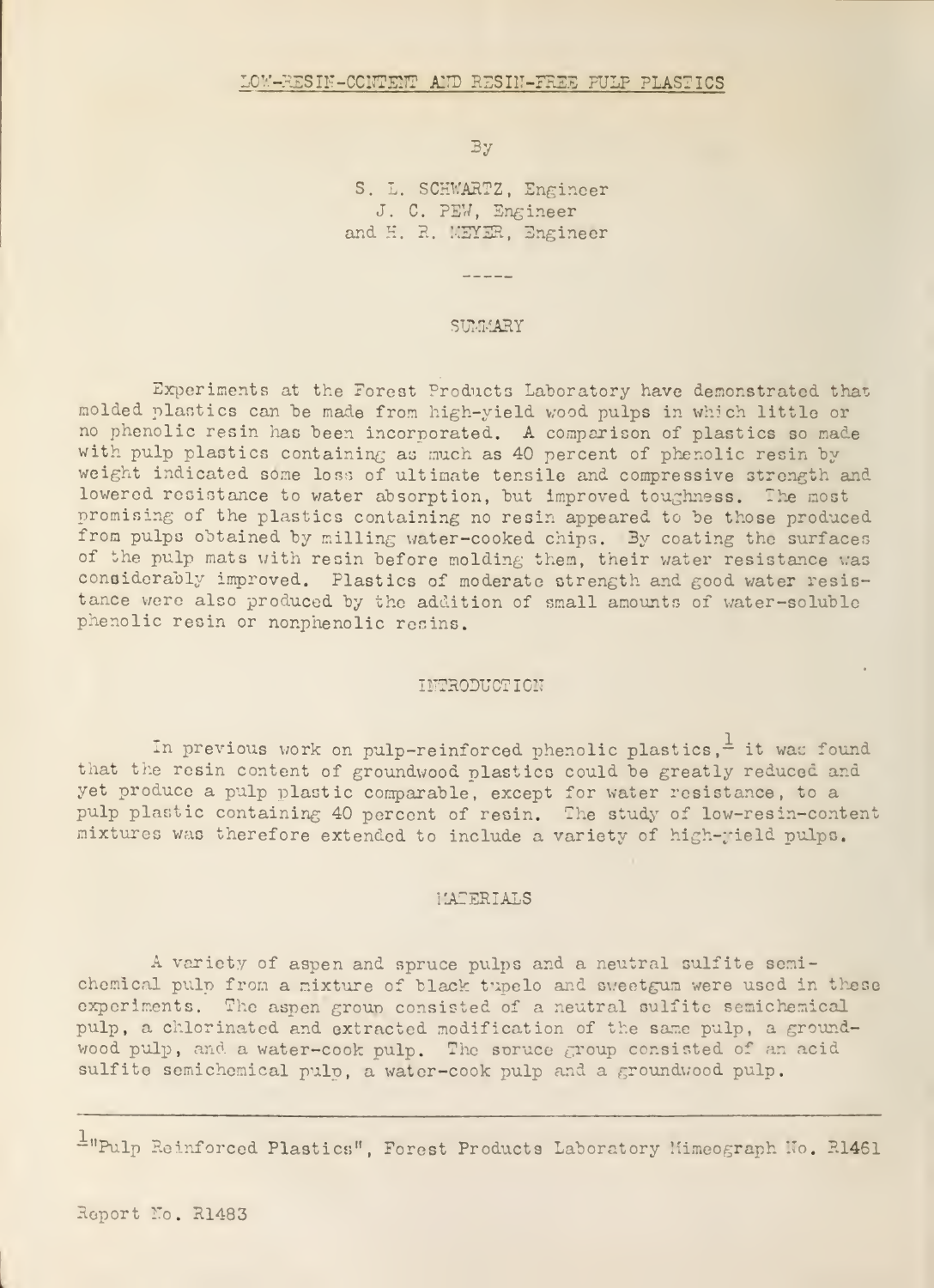The chlorinated and extracted pulp was obtained by treating aspen neutral sulfito somichemical pulp with 16 percent chlorine and a <sup>7</sup> percent caustic soda solution. This pulp was included as an example of a completely delignifiod, yet relatively high-yield product. The groundwood pulps were made in the Forest Products Laboratory experimental grinder and the others by milling the treated wood chips in a double-rotating disk mill. All pulps were evaluated and used as prepared. No further processing was used or required.

Two powdered phenolic resins, one of high and one of medium fluidity, were used. The high-fluidity type worked well in the plastics with a low resin content, but was found not to be generally applicable for plastics with a high resin content. The resin of medium fluidity was therefore used in the plastics with a high resin content which are included in this study for comparison purposes. Water-soluble phenolic resins, a resinous byproduct from a wood rosin refining operation, and a soda spent-liquor lignin were used in some plastics. The powdered and water-soluble phenolic resins used for some of the plastics and the resinous byproduct from the wood rosin refining operation used in others are commercially available materials. The lignin used was an experimental material recovered from the spent liquor produced in the soda process for making paper pulp.

### EQUIPMENT AND PROCEDURE

Except as otherwise noted, the plastics tested were made by sus pending the pulp, powdered phenolic resin, and zinc stearate (1 percent of the mixture) in water at about <sup>1</sup> percent consistency. A wetting agent was used to aid in dispersing the powdered material. The stuff was formed into a mat  $8-1/2$  inches in diameter in a pressure-forming apparatus. The resin content was calculated on the basis of the oven-dry weight of resin retained in the mixture. The wet mat was dried in a forced circulation oven at 35° to 40° C. (95° to 104° F.) for 24 hours and conditioned at 24° C. (75° F.) and 50 percent relative humidity for at least 2h hours before being molded. The materials with a high resin content were molded between cauls for 13 minutes at 160° C. (320° F.) and drawn hot. The products containing little or no resin were also molded between cauls for 13 minutes, but the molding temperature was increased to 180° C. (356° F.), pressures of  $4,000$  pounds per square inch were used, and the panels were chilled before the pressure was released to prevent blistering. Although the higher molding temperature favored the moldability and improved the water resistance of the product, it is probable that lower pressures might have been adequate with some compositions. The method used to make these plastics is described in greater detail elsewhere<sup>1</sup>.

# Testing of Plastics

Strength properties were determined on specimens taken from one to four nominal 1/8-inch-thick panels of each pulp plastic. In general, the number and type of specimens taken from each panel were as follows: two tensile

Report No.  $R1483$  -2-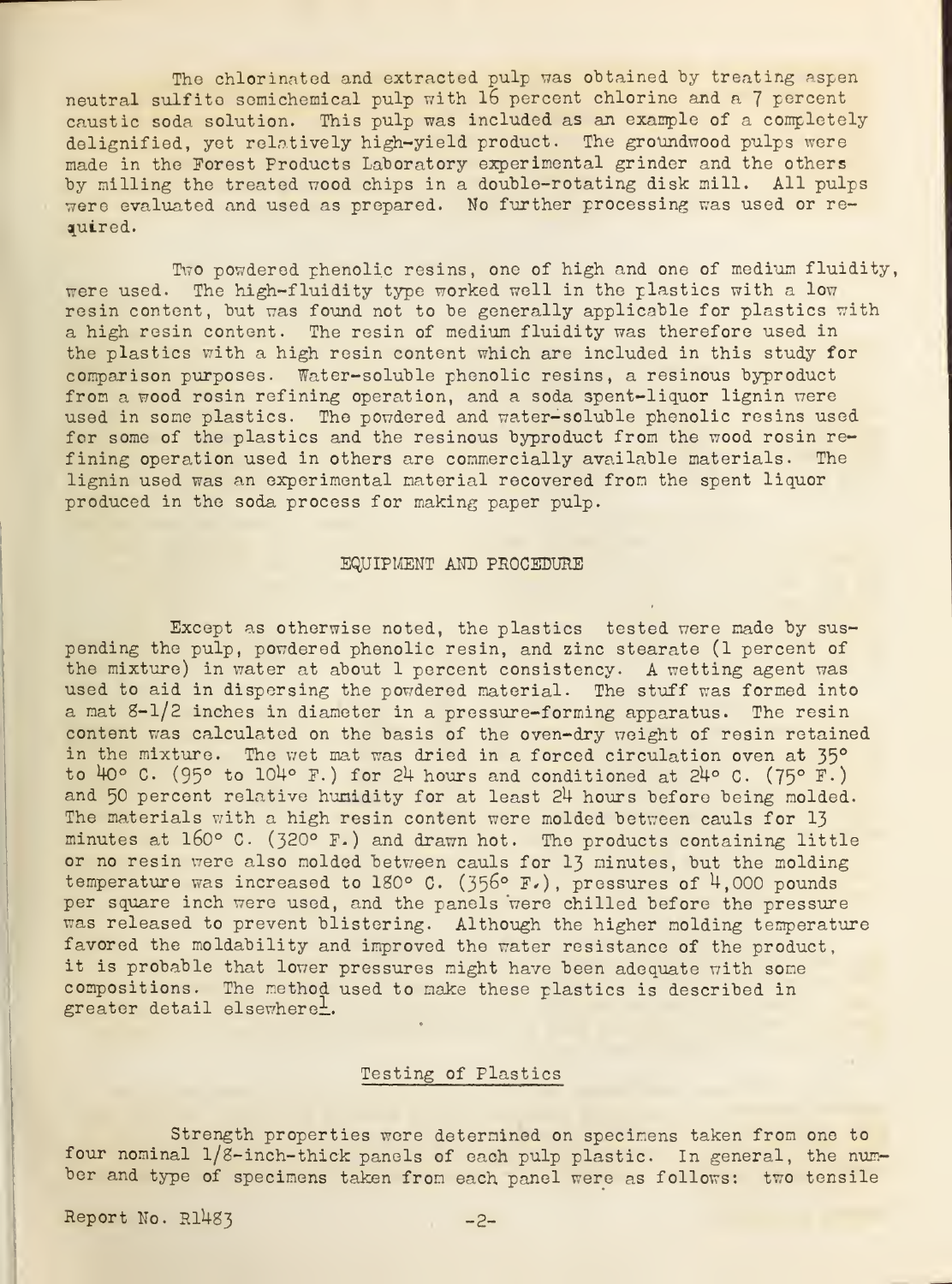specimens, two compression specimens to determine the elastic properties, four compression specimens to determine ultimate strength, five toughness specimens, and two water-absorption specimens. Tests other than toughness were made according to the methods outlined in "Federal Specifications for Flastics, Organic: General Specification (Methods of Tests) L-P-U06, December 9, 1942." The toughness tests were made on the Forest Froducts Laboratory intermediate capacity toughness testing machine.

# RESULTS

The properties of the pulps and the corresponding plastics are given in tables 1 and 2. A comparison between the phenolic plastics containing about  $40$  percent of resin and the corresponding resin-free pulp plastics shows that the latter products had decidedly lower ultimate tensile and compressive strengths and, usually, considerably lower proportional-limit stress values in tension. On the other hand, the toughness values increased. The plastic flow of the resin-free materials, as measured, was practically nil, and the resultant plastics had relatively poor water resistance.

By the addition of 10 to 15 percent of resin, plastics intermediate in ultimate strength, toughness, and water resistance were obtained. Compressive-yield stress and proportional-limit stress values obtained were, on the other hand, almost invariably higher for the plastics containing little resin than with those of high resin contents. In a few cases the proportional limit stress in tension was also higher. The high-fluidity resin used in the lower-resin products may have been <sup>a</sup> contributing factor in these effects.

Groundwood plastics Nos. 113 and 160 (table 2) are strong but lack toughness and water resistance when compared with the average properties of the respective aspen and spruce groups. Neutral sulfite semichemical plastics Nos. 15 $\beta$  and 153, on the other hand, have both strength and toughness but again have somewhat high water absorption. Flastics Nos. 211 and 212, in which pulps produced from water-cooked chips were used, have good water resistance and moderate strength. The neutral sulfite semichemical pulp vhich had been delignified by chlorination and caustic soda extraction produced a plastic (No. 157) which, though not water resistant, has very high toughness and exceptional elongation in tension before rupture.

Pulps moldod without resin produced plastics (Nos. I69, 167, 229, 215, 216, 185 and 214E in table 2) which were high in toughness and relatively low in tensile and compressive strength but varied from extremely poor to fair in water resistance. With respect to water resistance, plasties Nos. 215 and 214E, prepared from milled water-cooked chips, were decidedly the best of the resin-free plastics.

The water resistance of all the resin-free pulp plastics may be greatly improved by surfacing them with small amounts of resin. Coating the pulp mats with water-soluble phenolic while wet, as in the cases of plastics Nos. 19S and 1S9B, or surfacing them with paper impregnated with phenolic resin before they were molded, as in the cases of plastics Nos. 213 and 214C,

Report No. R1483 -3-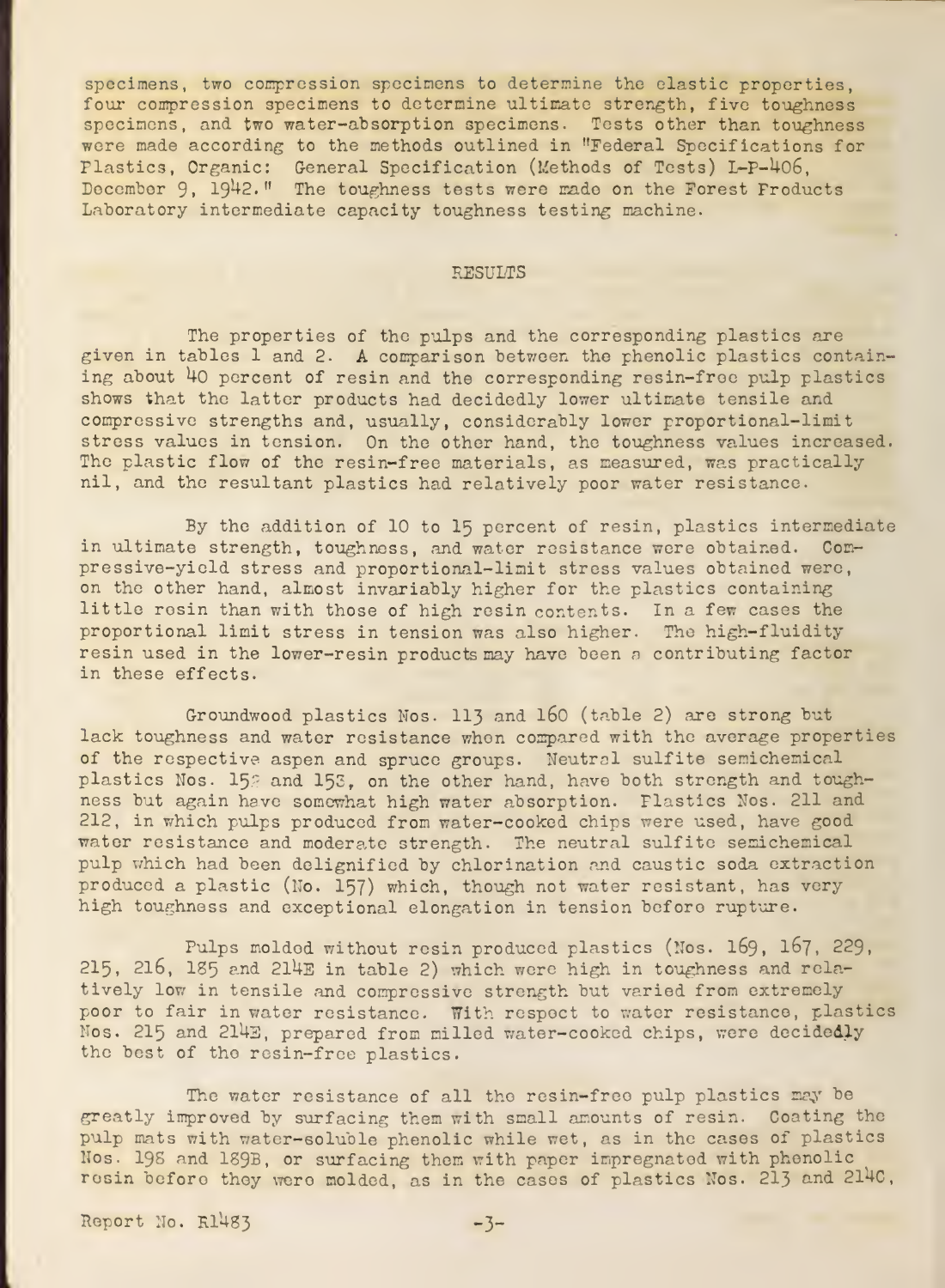was found to bo effective. The latter method also improved the finish and permitted colored surfacos to be readily obtained.

Resinous materials other than powdered phenolic resin were added to certain high-yield pulps to aid in water resistance and moldability. By using as little as 14 percent of water-soluble phenolic resin, as with plastic No. 171, excellent water resistance was obtained in a neutral sulfite semichemical plastic. Sixteen percent of a resinous byproduct from wood rosin refining was used in plastic No. 225. In plastics Nos. 186, 226, and 187 approximately 15 percent of lignin was used. In general, these non phenolic materials are less effective than equivalent percentages of phenolic resin, but have the advantage of lower cost.

In some instances, these compositions may be laminated instead of being molded from a pulp mat. Thus, a resin-filled paper was made from the neutral sulfite semichemical pulp (No. 5083 N in table 1), which con tained 11 percent of powdered phenolic resin. The powdered resin used in this pulp was added in the beater before the stock was run on the paper machine. The resin-filled paper was molded at 180° C. (356° F.) and  $4,000$ pounds per square inch to form cross-laminated flat panels. The properties of the plastic thus obtained were:

# Property **Value**

## Tensile strength

|                           | 18,900 p.s.i. |                  |
|---------------------------|---------------|------------------|
| Proportional-limit stress |               | $6,900$ $r.s.i.$ |
|                           |               |                  |

# Edgewise compressive strength

|                                                  | $17,200$ p.s.i. |
|--------------------------------------------------|-----------------|
| Proportional-limit stress $3,300 \text{ p.s.}$   |                 |
|                                                  |                 |
| Toughness (FPL) 16 inch-pounds per inch of width |                 |
|                                                  |                 |
|                                                  |                 |

Water absorption 7\*3 percent

The reason why high-yield pulps, with or without small amounts of resin, can be readily molded into plastic-like substances has not been determined. For example, the chlorinated and extracted neutral sulfite semichemical aspen pulp, which is practically devoid of lignin, molded to a fairly dense, coherent product (plastic No. 167, table 2). The moldability of this pulp may possibly be due to the fact that its hemicellulose content is high in comparison with that of ordinary chemical pulps. It would not be expected that hemicellulose, or any carbohydrate, as a bonding agent would contribute in large measure to water resistance. In fact, the plastic has the high water-absorption value of 135 percent.

Plastics with a low water-absorption value were obtained when aspen groundwood pulps were employed, even though the lignin in wood is con sidered chemically combined with the hemicellulose and not available as a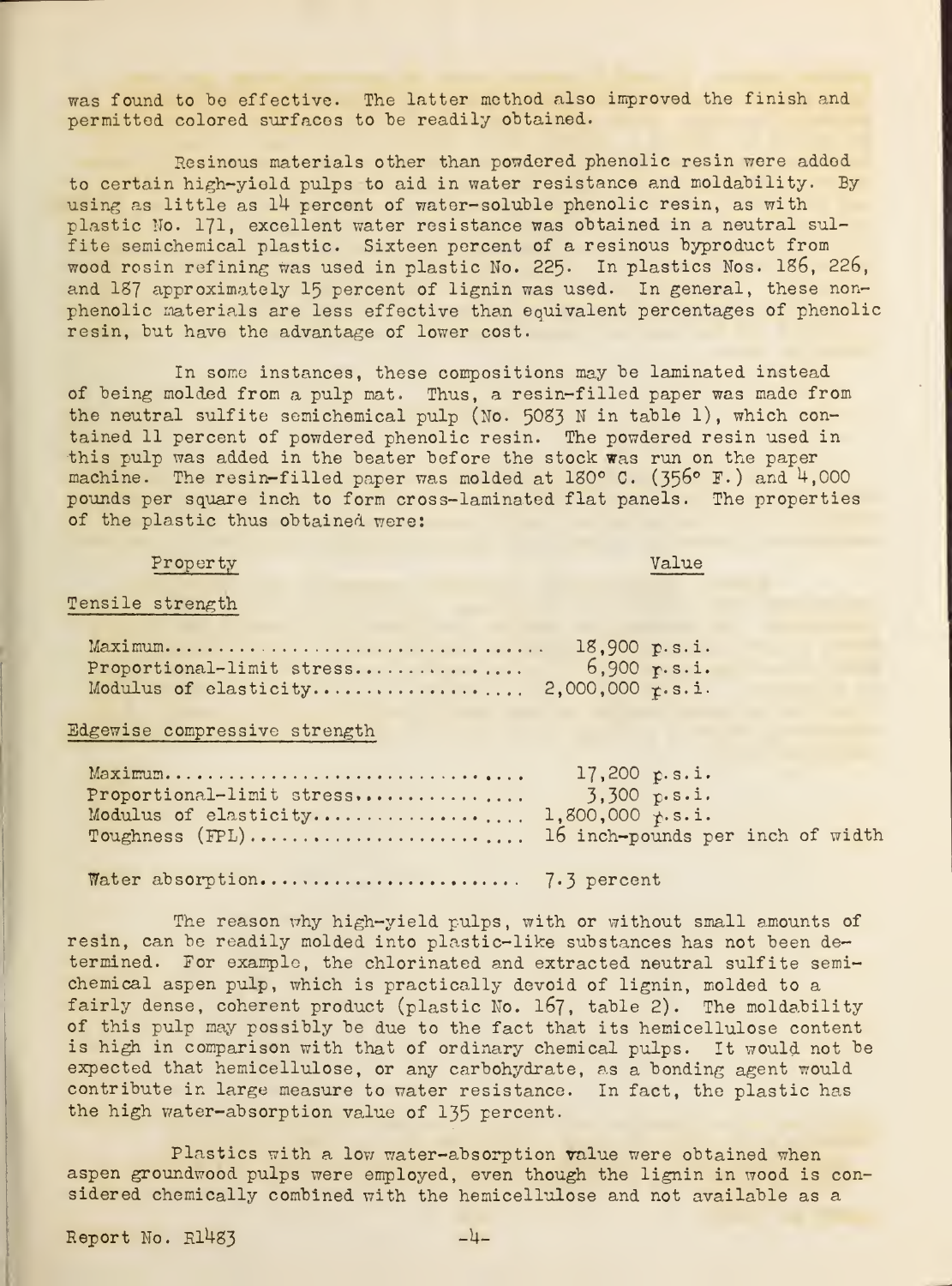plastic binder. If wood is pressed under the same conditions used with these pulps, however, some transformation, accompanied by considerable darkening in color, takes placo, and a plastic-like product is formed<sup>2</sup>. It is logical to suppose a similar effect occurs when the irood is reduced to the form of <sup>a</sup> mechanical pulp. It is conceivable that a partial separation of tho lignin from the homicellulose occurs during the molding operation and that this "activated" lignin contributes to the moldability of the product. Still further improvement is obtained with pulps from water-cooked chips, since considerable lignin is liberated during cooking, and the weakening of the bond between the fibers allows better defibering than is possible with groundwood. More drastic cooking, it is believed, probably would not give an improved product because of the degradation of the cellulose that would be caused and the possible polymerization of the separated lignin to a more infusible state.

#### CONCLUSIONS

The experiments described, while exploratory in nature, indicate that high-yield pulps have definite possibilities as plastic bases, particularly for low-cost products. From a raw-material standpoint, at least, considerable reduction in cost over high-resin-content plastics is indicated.

Further investigations of cooking procedures, pulp processing, and molding compositions are, of courso, needed to bring about desired improvements. The necessity of cooling the molds before drawing the plastic would in some cases be a disadvantage, especially with shaped articles. Also, since flow is generally limited, accurato and uniform preforms would be necessary. To mold flat panels, however, the pulp might be formed into boards on equipment similar to that used in making insulating board. Such potentially low-cost products may need little or no improvement for some commercial uses.

 $^2$ Seborg, R. M., Millett, M. A., and Stamm, A. J., "Heat-stabilized, Compressed Wood - (Staypak)" Mechanical Engineering 67, No. 1:25, January 1945. Also FPL Report No. 1500.

Report No. R1483 -5-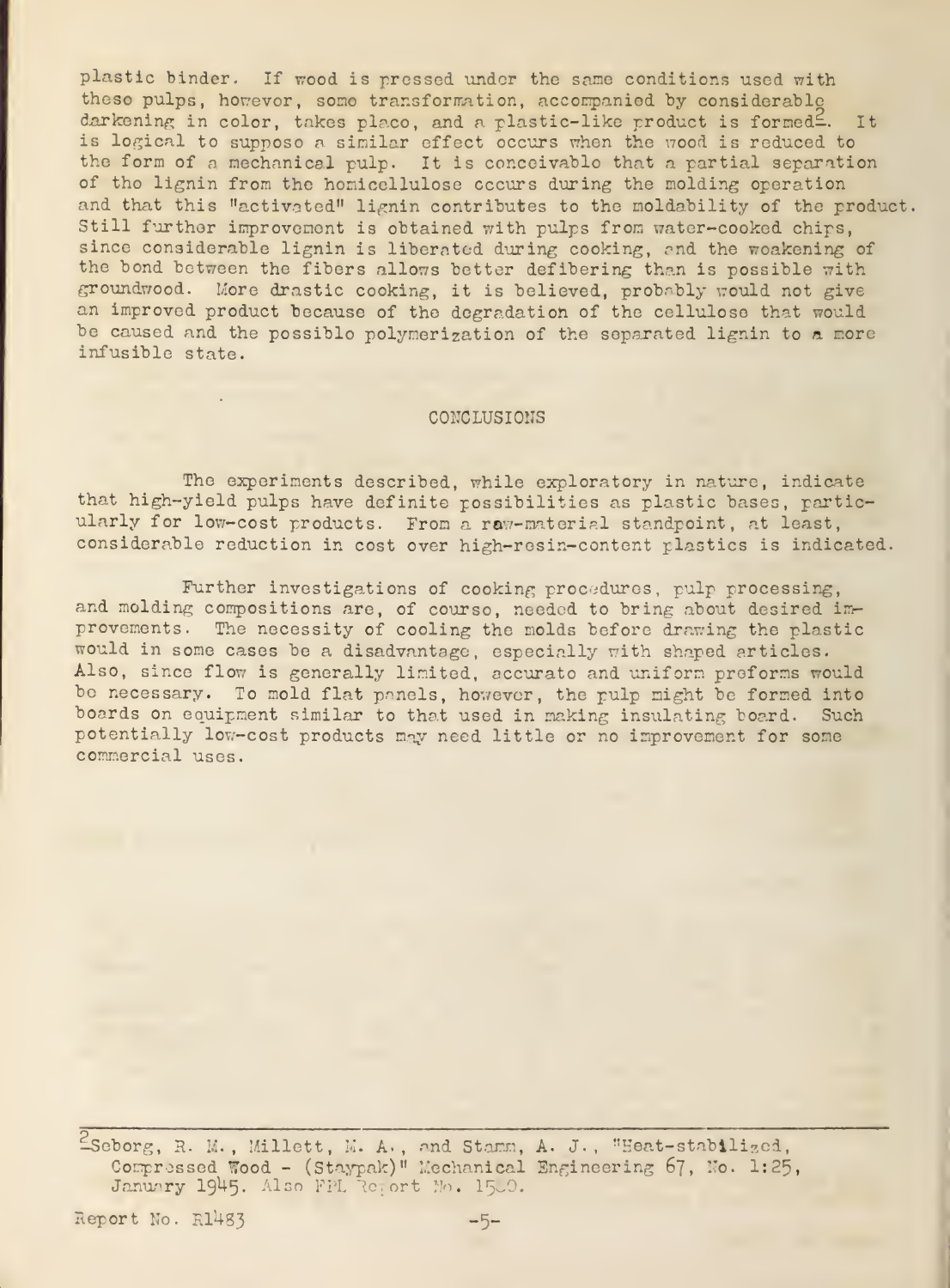|                                                                                                                                  | Table 1.--The physical and chemical properties of the high-yield pulps used for pulp plasticst |                                                         |                          |                                            |                        |                                             |                 |                              |                           |                                                |                                                 |         |
|----------------------------------------------------------------------------------------------------------------------------------|------------------------------------------------------------------------------------------------|---------------------------------------------------------|--------------------------|--------------------------------------------|------------------------|---------------------------------------------|-----------------|------------------------------|---------------------------|------------------------------------------------|-------------------------------------------------|---------|
| Pulp type                                                                                                                        | grinder<br>run<br>Cooz<br>5p                                                                   | : on moisture-: (Schopper-<br>:Yield based<br>free wood | Freeness<br>Riegler)     | Bursting<br>strength                       | Tearing<br>strength    | Tensile<br>strength                         |                 | Total                        | Alpha                     | content<br>Density : Cellulose content: Lignin | sans content<br>Total pento-                    |         |
|                                                                                                                                  | $\frac{1}{2}$                                                                                  | Percent                                                 | ئ                        | Points per<br>pound per<br>Aspen           | Grams per<br>pound per | P.8.1.                                      | ġ               | Grams per: Percent : rercent |                           | Percent                                        |                                                 | Percent |
| Neutral sulfite semichemical, chlorin-<br>ated and caustic-extracted<br>Neutral sulfite semichemiccl<br>Groundwood<br>Water cook | $5073 - N$<br>$5073-11$<br>$418$<br>$2$                                                        | 75<br>ಜಕ್ಷ್ಣ                                            | 590<br>$\frac{152}{331}$ | 0.68<br><b>228</b><br>ļ                    | 1.00<br>र्नेद<br>i     | 5240<br><b>920</b><br>1760<br>$\frac{1}{2}$ | <b>Bei</b><br>I | 0.65 : 80.0                  | 62.0<br>ಂ<br>೧೯೮೦<br>೧೯೮೭ | 12.0<br>rion<br>SS:<br>SS:                     | 18.3<br>$\frac{1}{9}$<br>$\frac{1}{9}$          |         |
| Neutral sulfite semichemical                                                                                                     | : 5083-N                                                                                       | $\overline{\mathbb{S}}$                                 | 895                      | Elack Tupelo and Sweetgum<br>Spruce<br>.10 | .60                    | 130                                         | ಸ್ತೆ            | 70.0<br>                     | 55.0                      | : 19.7                                         | 1.7                                             |         |
| Acid sulfite semichemical<br>Weter cook<br>Groundrood                                                                            | $\frac{1}{2}$ 5071-1<br>$\frac{1}{395}$                                                        | <b>7599</b>                                             | 8926                     | sition                                     | 1.71<br>1.71           |                                             | 1479            | <b>୍</b><br>ଡିସି             | ran<br>Coco<br>Coco       | saro<br>212                                    | $\frac{2}{3}$<br>$\frac{2}{3}$<br>$\frac{2}{3}$ |         |
| aresta mede according to Forest Products Laboratory standard testing methods for mulrwood, muln, stuff, and paper.               |                                                                                                |                                                         |                          |                                            |                        |                                             |                 |                              |                           |                                                |                                                 |         |

Z N 62292 F